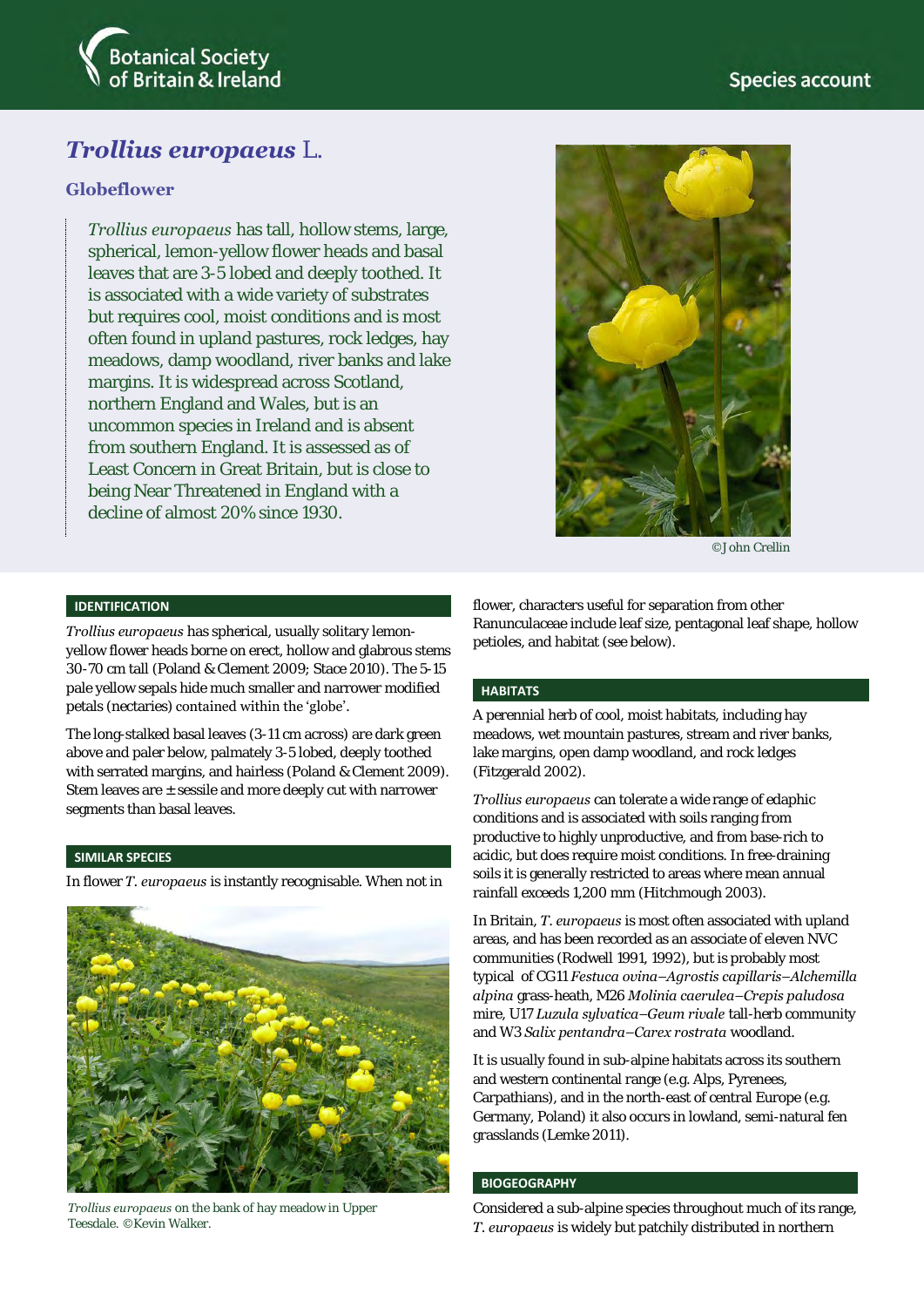## *Trollius europaeus* L.

and central Europe and is described as having a European Boreal-montane distribution (Preston et al. 2002).

In Britain declines have been reported at both a national and local level in recent years, although it is still widespread in northern and western regions. It reaches the southern edge of its GB range in Glamorganshire. *T. europaeus* is classified as vulnerable in Ireland, with populations recorded from the vicinity of Lough Melvin and Upper Lough Macnean and from a small number of sites across east and west Donegal.

The species typically occurs at low altitudes  $(0 - 1005 \text{ m})$  in northern Europe (i.e. Fennoscandia and Russia). In northern Germany and northern Poland, populations of *T. europaeus* occur at 0-200 m above sea level (Lemke 2011). However, in southern Europe, *T. europaeus* is restricted to mountains above 700 m and has a highly fragmented distribution, especially at the southern edges of its range (Després et al. 2002)

#### **ECOLOGY**

*Trollius europaeus* is a non-clonal perennial (Grime et al. 2007), flowering from May to August. Its large flowers are 2.5–5 cm in diameter and comprise 10 sepals which encase and have taken over the function of the true petals in attracting insects.

Only the underground tap root of *T. europaeus* persists during the winter. Seeds are dormant on dispersal and require a period of vernalisation before they are viable, with germination occurring in the spring (Milberg 1994). *T.* 



Distribution of *Trollius europaeus* in Great Britain and Ireland.

*europaeus* does not have a long-lived seed bank (Thompson et al. 1997), and successful germination and seedling establishment appears to depend upon microsites that are relatively open with moderate to high light levels (Hill et al. 2003). A crucial aspect to the survival of seedlings appears to depend on the degree of slug predation, with greater predation of seedlings by slugs taking place in unmown, tall swards (Hitchmough 2003).

*Trollius europaeus* is an obligate outcrosser and depends almost exclusively on a seed parasite for pollination throughout its geographical range (Pellmyr 1989; Hemborg & Després 1999). Small anthomyiid (*Chiastocheta*) flies are able to penetrate the compact 'globe' of sepals that encloses c. 30 spirally arranged carpels (Jaeger et al. 2001) at an early stage of flowering, with males and females feeding, resting and mating inside the flowers, pollinating them passively (Després et al. 2002). Eggs are deposited on carpels, and larvae develop and feed on seeds. However, seed predation is thought to be limited due to a combination of aggressive interactions between larvae within the flower and the early dehiscence of seeds prior to the end of larval seed predation activity (Jaeger et al. 2001).

The dense clusters of mature fruits open naturally along one side about 3 weeks after flowering, releasing seeds and pupae that fall to the ground. The pupae then overwinter in the soil, emerging the following spring.

Up to six species of *Chiastocheta* flies are known to co-exist and contribute to pollination, with sympatric speciation resulting in different pollination and predation strategies for each species (Després & Jaeger 1999).

#### **THREATS**

Population declines have been attributed to agricultural improvement, drainage, changes from hay to silage production, grazing pressure and herbicide application.

Although *T. europaeus* often occurs in inaccessible montane sites with limited grazing, such sites are typically associated with nutrient-poor substrates that help to limit the growth of the surrounding vegetation. However, it may decrease in abundance or disappear entirely if historical mowing or grazing regimes previously in place cease for prolonged periods of time. This is particularly relevant in locations where sward productivity has increased due to the past application of fertiliser, with rank swards also more likely to lead to increased predation of *T. europaeus* seedlings by slugs.

As a secondary threat, its mutualistic dependence on *Chiastocheta* flies means that a decline in the local population of the pollinator species is likely to impact upon small and declining populations of *T. europaeus*, leading to a limitation of pollen quantity and a higher likelihood of selfing or inbreeding (Lemke & Porembski 2013).

#### **MANAGEMENT**